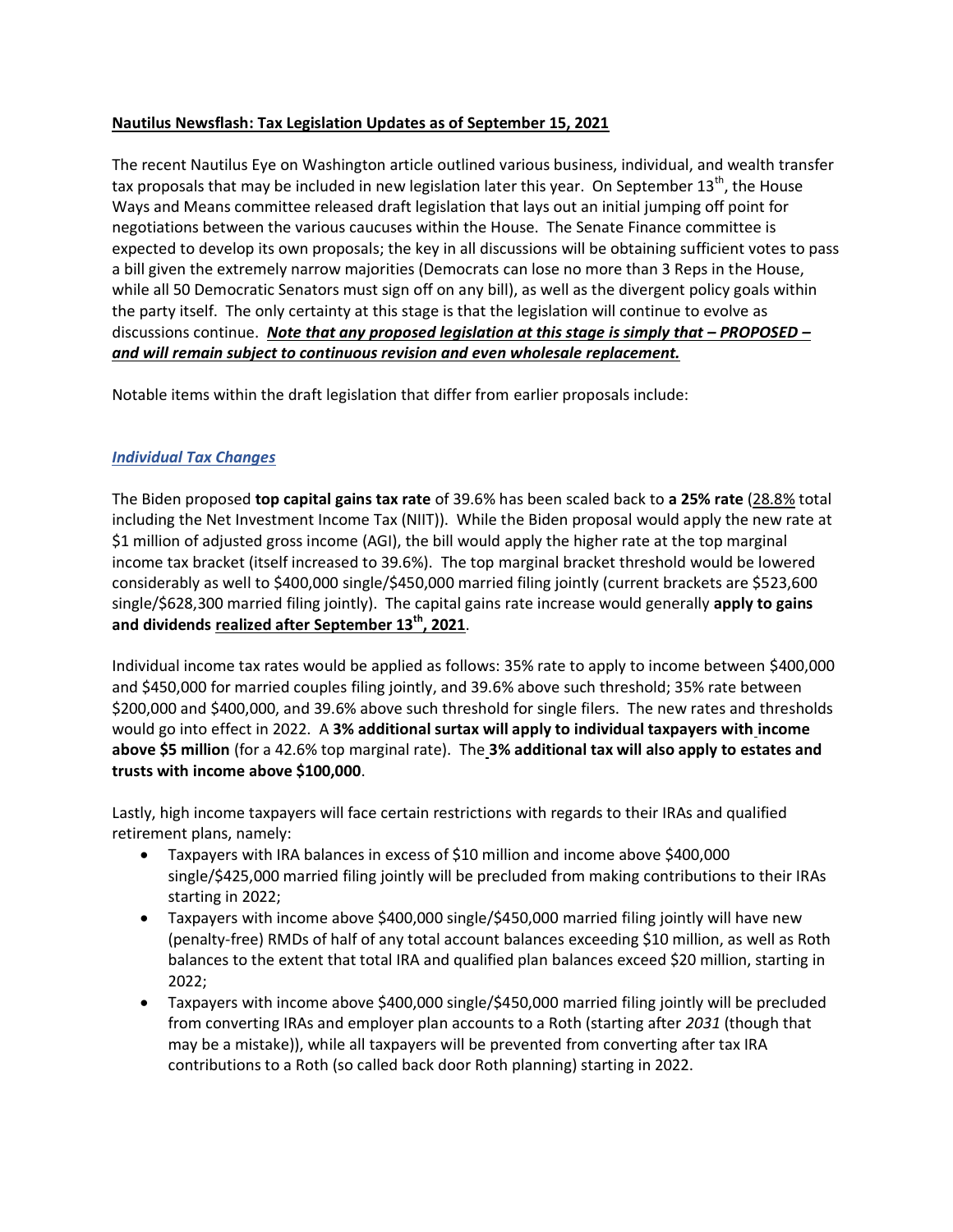### *Business Tax Changes – All effective for tax years after 2021*

As proposed, the **3.8% net investment income tax will apply to trade or business income** (that is not otherwise subject to Medicare taxes) of taxpayers with income above \$400,000 single/\$500,000 married filing joint.

The **§199A Qualified Business Income** (QBI) tax deduction would be capped at a **total deduction of \$400,000 single/\$500,000 married filing jointly** (and \$10,000 in the case of an estate or trust). As a result, the total business income that will generally be eligible for the QBI deduction will be between \$2.0 and \$2.5 million depending on filing status.

Lastly, the **corporate tax rate** is proposed to increase to **26.5%** (rather than 28% per the Biden proposal).

### *Transfer Tax Changes*

The sunset of the applicable estate, gift, and generation skipping transfer (GST) tax exemption amount (currently \$11.7 million per person) would occur in **2022** rather than 2026 as currently scheduled. The new level would therefore be approximately **\$6 million** per person starting next year.

A somewhat surprising addition on the transfer tax front is a provision that **eliminates the effectiveness of grantor trusts for estate planning purposes**. Mirroring a proposal in Bernie Sanders's wholesale revision of the estate and gift tax rules, such trusts have formed the bedrock of wealth planning arrangements in recent years. Additionally, the new rule would trigger gain recognition on sales between a grantor and a grantor trust. The rule change would be effective for trusts created after 2021, as well as to transfers to existing trusts (notably, the bill does not address the obvious concern of the potential impact on life insurance trust planning (both new and pre-existing)).

Additionally, provisions aimed at **eliminating the use of valuation discounts** in many family wealth planning contexts was likewise included in the draft legislation, though normal discounting will still generally be available in the context of family-owned businesses and farms.

Notably absent from the proposal was an elimination of the step-up in basis that has been widely discussed in recent months. *As a result of these proposals, the use of excess lifetime gift exemption, as well as the establishment and funding of a grantor trust prior to year-end, have likely taken on increased immediacy.*

#### *Notably Absent from Draft Legislation*

While many changes to the legislation are expected, notably absent from the initial draft were several widely discussed items including:

- State and local income tax (SALT) deduction relief (i.e., an increase from the current \$10,000 limit);
- Limits on the tax deferral available under §1031 like-kind exchanges;
- Limits on the duration of GST exempt "dynasty" trusts; and